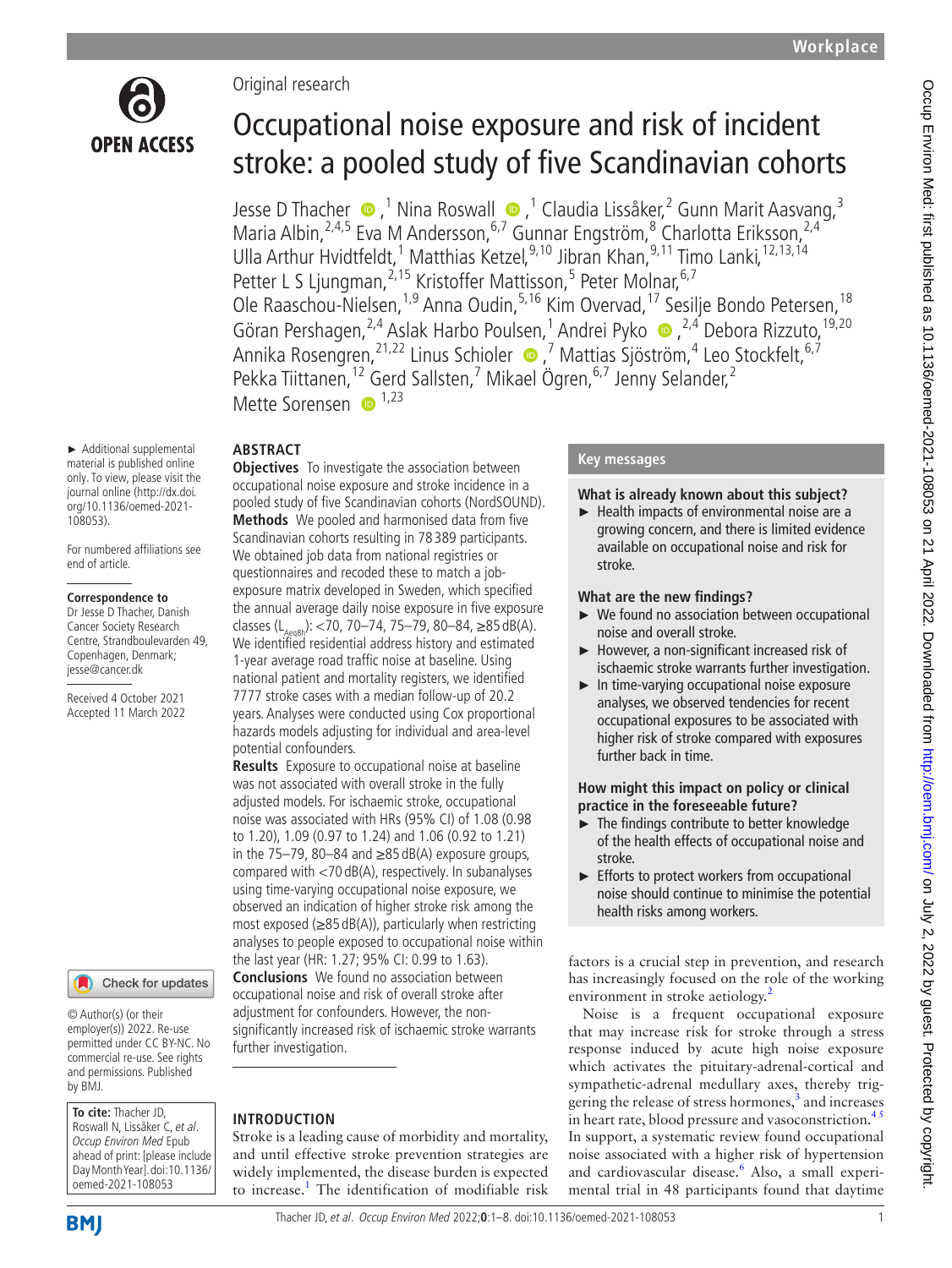occupational noise affected night-time sleep quality, which is a risk factor for stroke.<sup>[7](#page-7-5)</sup> Finally, both stress and sleep disturbance are known to promote an unhealthy lifestyle,  $89$  which may also increase the risk of stroke.<sup>2</sup>

WHO and the International Labour Organization (ILO) recently conducted a systematic review of studies investigating the risk of stroke in workers exposed to noise  $\geq 85$  dB(A).<sup>10</sup> The authors found an indication for a higher risk for incident stroke with a pooled relative risk of 1.11 (95% CI 0.88 to 1.39)<sup>10</sup> based on a Danish cohort study of 164247 workers and a Swedish cohort of  $5753$  males.<sup>11'12</sup> Additionally, after pooling three studies from Sweden (n=194501),<sup>[13](#page-7-9)</sup> Australia (n=2796)<sup>14</sup> and Canada (n=27499),<sup>15</sup> the systematic review reported a RR of 1.02 (95% CI 0.93 to 1.12) for stroke mortality.<sup>[10](#page-7-7)</sup> Other studies on occupational noise and stroke, not included in the WHO/ ILO review, included two studies relying on self-reported exposure and outcome, which found no or small positive associations between occupational noise and stroke morbidity.<sup>16 17</sup> Additionally, a Japanese study ( $n=14568$ ) found an association between self-reported occupational noise exposure and intracerebral haemorrhage, but not with cerebral infarction or subarachnoid haemorrhage.<sup>18</sup> Overall, studies investigating occupational noise and stroke are heterogeneous in design, assessment of occupational noise and definition of stroke, which hampers synthesising findings and WHO/ILO review highlights the need for more high-quality longitudinal studies.

Road traffic noise has been associated with stroke.<sup>19-22</sup> More than 20% of the European Union population lives in areas where traffic noise levels are considered harmful to health.<sup>[23](#page-7-15)</sup> Additionally, according to the sixth European Working Conditions Survey, 28% of workers in 2015 were exposed to excessive noise for at least a quarter of their time at work.<sup>[24](#page-7-16)</sup> Therefore, many people will be exposed to high levels of noise at both work and at home, with poor access to a restorative, silent environment. Despite this, few studies have investigated the joint effect. A Swedish study investigating associations between road traffic noise, occupational noise and myocardial infarction, found that exposure to multiple noise sources increased the risk of myocardial infarction with each additional exposure.<sup>[25](#page-7-17)</sup>

We aimed to test the hypothesis that occupational noise exposure is associated with a higher risk of stroke in a pooled study of five Scandinavian cohorts, containing incident stroke data from national registries, harmonised variables on potential socioeconomic and lifestyle confounders and job data merged to the same Job Exposure Matrix (JEM). Also, we aimed to investigate interactions between exposure to occupational and road traffic noise in relation to the risk of stroke.

## **METHODS**

## **Study population**

This study is based on five Scandinavian cohorts participating in the '*Nordic studies on occupational and traffic noise in relation to disease*' (NordSOUND) project ([www.nordsound.dk\)](www.nordsound.dk): The Swedish National Study of Aging and Care in Kungsholmen,<sup>[26](#page-7-18)</sup> the Stockholm part of the Screening Across the Lifespan Twin Study, $27$  both based in Stockholm County, and using the same methodology for environmental exposure assessment within the CEANS project (Cardiovascular Effects of Air pollution and Noise in Stockholm)<sup>[19](#page-7-14)</sup>; from Gothenburg, the Primary Prevention Study  $(PPS)^{28}$  $(PPS)^{28}$  $(PPS)^{28}$ ; from Malmö, the Malmö Diet and Cancer Study  $(MDC)^{29}$  $(MDC)^{29}$  $(MDC)^{29}$ ; and from Copenhagen/Aarhus, Denmark, the Diet, Cancer and Health cohort (DCH).<sup>30</sup> Cohort details are

shown in [online supplemental table 1.](https://dx.doi.org/10.1136/oemed-2021-108053) Data were pooled after variables were recoded according to a common codebook.

# **Exposure assessment**

Occupational noise exposure was estimated through a JEM developed in Sweden. $31$  The JEM is based on occupational measurements and specifies the annual average of the daily 8-hour equivalent A-weighted sound pressure level in five exposure classes: <70, 70–74, 75–79, 80–84, ≥85 dB(A) (L<sub>Aeq8h</sub>). It is based on an earlier validated JEM with three exposure classes, $31$  updated recently to use new measurement reports. The noise exposure information used for the JEM was derived from measurement reports collected from occupational medicine clinics, occupation health services and companies across Sweden.<sup>[31](#page-7-23)</sup> The JEM contains 321 job families and was developed using the Nordic Occupational Classification (NYK)-83 coding system, which covers the period 1970–2004 in 5-year time bands. In NordSOUND, individual information on occupations was retrieved from national registers or through questionnaires filled in at baseline (participant recruitment date, [online supple](https://dx.doi.org/10.1136/oemed-2021-108053)[mental table 1\)](https://dx.doi.org/10.1136/oemed-2021-108053). The occupation was then coded in different occupational coding systems in accordance with the system used in each country. To match the JEM with cohort data, the JEM was manually recoded by an occupational hygienist into two additional occupational code systems used in the NordSOUND cohorts. In total, three versions of the occupational noise JEMs were used (FOB80, NYK-83/FOB85 and DISCO-88).<sup>32-34</sup> Each JEM was then attached to the cohort with the same occupational code and a noise level was derived for each occupation for each participant. Additionally, the noise level was also matched on time period, since noise levels differ within an occupation across time.

We identified participants with occupational noise exposure at baseline (recruitment date) or selected the most recent occupational exposure within 5years preceding baseline. Only the DCH cohort had occupational exposure data during the follow-up period, which was used in separate analyses of timevarying occupational noise exposure.

Road traffic noise exposure was calculated based on each participant's address history as the equivalent continuous A-weighted sound pressure level  $(L_{\text{Aeq}})$  at the most exposed facade for day (07:00–19:00hours), evening (19:00–22:00hours) and night ([22](#page-7-25):00–07:00 hours), and expressed as  $L_{den}$ <sup>22</sup> Road traffic noise for all cohorts was modelled using the Nordic Prediction method.<sup>[35](#page-7-26)</sup> This model takes into account dwelling location, screening by terrain and buildings and information on annual mean daily traffic, distribution of traffic type, travel speed and road type for all major road links. Additionally, all cohorts, barring the Stockholm cohorts, included traffic information from smaller roads and the cohorts from Denmark and Gothenburg also included information on noise barriers. [Online supple](https://dx.doi.org/10.1136/oemed-2021-108053)[mental table 2](https://dx.doi.org/10.1136/oemed-2021-108053) contains further details regarding road traffic noise calculations for each respective cohort. For each participant, exposure to road traffic noise was modelled as a timeweighted mean over the 1-year period preceding baseline, taking all addresses during this period into account.

## **Outcome**

Stroke cases were identified through linkage to national patient and mortality registries. Incident stroke cases were defined by first diagnosis of stroke using the International Classification of Diseases (ICD): ICD8 and ICD9: 431–434, 436; and ICD10: I61–I64. In subtype analyses, we defined ischaemic stroke as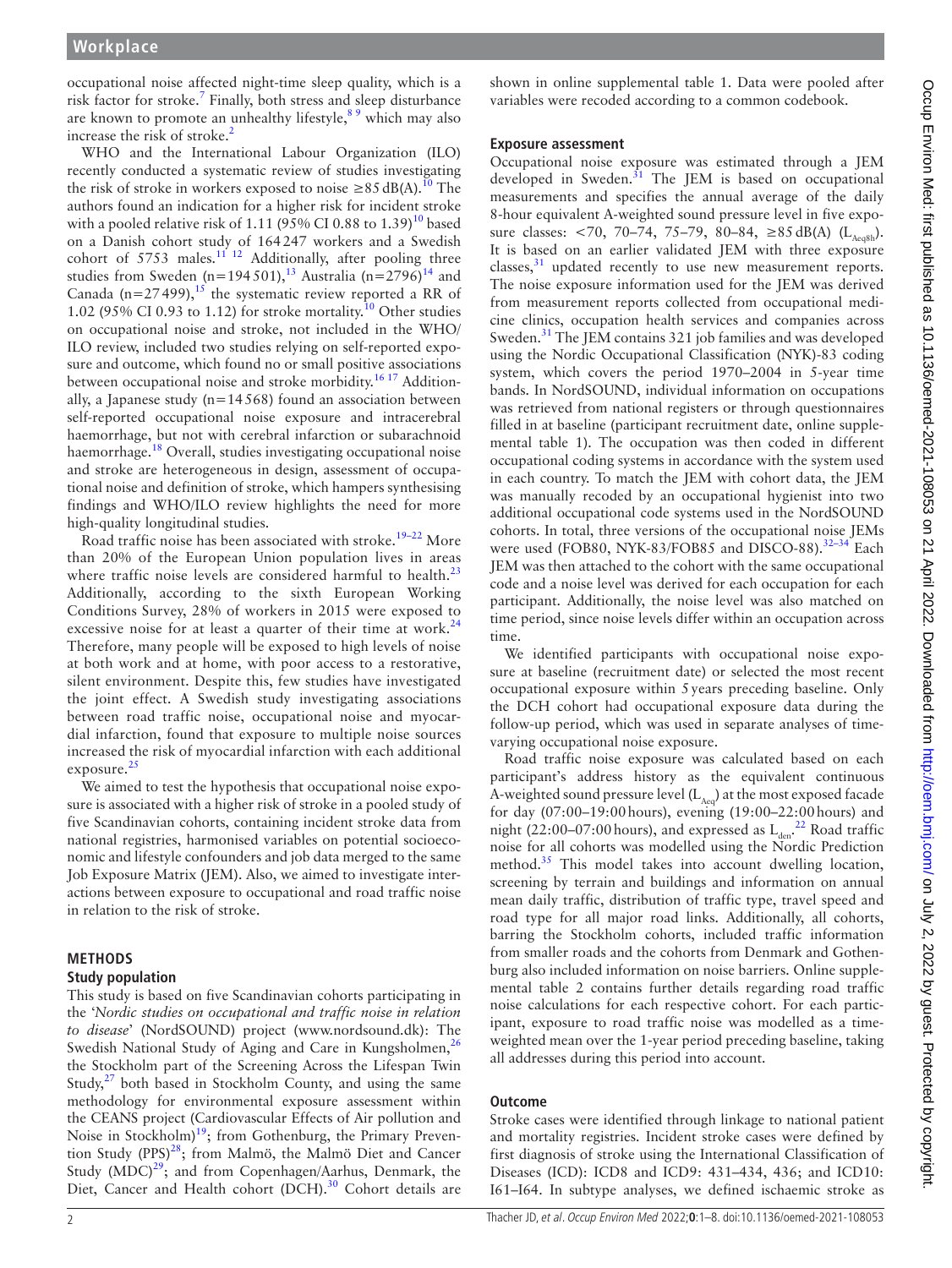ICD8: 432–434, ICD9: 433–434 or ICD10: I63, haemorrhagic stroke as ICD8: 431 and IDC9: 431–432 or ICD10: I61–I62 and unspecified stroke as ICD8 and ICD9: 436 and ICD10: I64. Subjects diagnosed with stroke before baseline were excluded.

## **Covariates**

Covariates were selected a priori, based on availability, biological plausibility and ability to harmonise variables across cohorts, as shown by the directed acyclic graph ([online supplemental figure](https://dx.doi.org/10.1136/oemed-2021-108053)  [1](https://dx.doi.org/10.1136/oemed-2021-108053)).

All participants completed a baseline questionnaire on diet, lifestyle, smoking status, smoking intensity (unavailable for PPS), alcohol consumption (unavailable for PPS), physical activity and body mass index (BMI, kg/m<sup>2</sup>). BMI was considered an intermediate factor, and therefore included in a sensitivity analysis. Marital status and education level were gathered from either questionnaire or national registries, and income at area level was obtained from registries.

#### **Statistical methods**

We applied Cox proportional hazards models with age as the underlying time scale to estimate stroke HRs for each of the five categories of occupational noise exposure with  $\langle 70 \text{ dB}(A) \rangle$  as the reference category. Participants were followed from baseline until stroke, death, emigration or loss to follow-up, or end of follow-up, whichever came first.

The proportional hazards assumption was checked by a correlation test between scaled Schoenfeld residuals and the rank order of event time. Deviations from the assumption were detected for sex, educational level and smoking, which were subsequently included as strata. All models were stratified by cohort, allowing for different baseline hazards across cohorts. The assumption of linearity of BMI was evaluated by inspection of smoothed spline with 4 df. We observed no deviation from linearity.

The association between occupational noise and stroke as well as three subtypes of stroke was assessed in three models with stepwise adjustment: model 1 with adjustment for age (underlying time scale), sex and calendar year at baseline (in 5-year categories); model 2 (main model) with additional adjustment for education level (low, medium, high), marital status (married/ cohabitating, single) and area-income (in quartiles) and model 3 with the addition of smoking status (never, former, current), and physical activity (low, medium, high). In four sensitivity analyses, we further modified model 3 in the following manner: (1) adjusted for road traffic noise exposure (1-year average at baseline); (2) added BMI to model 3, since BMI is a potential mediator; (3) tested the omission of the PPS cohort, since this cohort was recruited in the early 1970s whereas the other cohorts were recruited in the 1990s and (4) tested the omission of the DCH cohort, since 56% of the cases belonged to the DCH cohort.

We assessed the concurrent effects of occupational noise and road traffic noise (1-year average at baseline) by combining categories of occupational noise ( $\langle 70, 70, 70, 74, \geq 75$  dB(A)) and road traffic noise ( $\leq 55$ ,  $55-65$ ,  $\geq 65$  dB(A)) into nine categories, using the combination of low occupational noise and low road traffic noise as the reference category. We collapsed the five categories of occupational noise into to three to avoid limited observations in some strata. The cut point of 55 dB(A) for road traffic noise was selected to align with the Environmental Noise Directive threshold,<sup>[23](#page-7-15)</sup> and  $>65$  dB(A) was selected to represent very high noise levels.

In the DCH cohort, occupational history during follow-up was available for 47310 participants. In this cohort, we calculated HRs between time-varying occupational exposure (allowing for changes in occupational exposure over time). In this analysis, we applied three different strategies to handle people outside the workforce due to unemployment or retirement: (1) taking the last recorded occupational exposure (meaning that for people with no job, eg, due to retirement, this corresponded to the noise exposure at their last job); (2) we censored all participants 5 years after they were last active in the workforce (thus 5years since their last record of occupational noise exposure) and (3) we censored all participants 1year after they were last active in the workforce.

Analyses were performed in SAS V.9.4 (SAS Institute, North Carolina, USA) and R (V.3.2.3).

## **RESULTS**

Of the 104243 eligible participants, we excluded 1123 with stroke before baseline, 19484 with missing exposure data and 5247 with missing covariate data, resulting in 78389 participants for the study ([online supplemental figure 2](https://dx.doi.org/10.1136/oemed-2021-108053)). Of these, 7777 developed stroke (4401 ischaemic, 913 haemorrhagic and 2463 unspecified) during a median follow-up of 20.2 years.

Baseline characteristics across cohorts are presented in [table](#page-3-0) 1.

The majority of cohorts recruited participants when they were between 50 and 60 years of age. MDC and PPS had the highest proportion of participants with low educational level. The majority of participants were married or cohabiting, 33% were current smokers and around half had low physical activity during leisure time.

[Online supplemental table 3](https://dx.doi.org/10.1136/oemed-2021-108053) shows the distribution of occupational noise across cohorts. Overall, 62.6% were exposed to occupational noise levels <70dB(A), while 4.4% were exposed to levels  $\geq 85$  dB(A). PPS had the highest proportion of participants in the top exposure group. The most frequent occupations in the most exposed category were machine operators in brewery production and textile workers, blacksmiths and other metal processing workers, wood industry workers and construction workers.

In model 1, we found that occupational noise was associated with a higher risk of total strokes among those exposed to  $\geq$  70 dB(A), with HRs of 1.05–1.12 ([table](#page-4-0) 2).

However, following adjustment for socioeconomic covariates (model 2), HRs remained elevated but were attenuated between 1.03 and 1.05. After further adjustment for lifestyle factors (model 3), exposure to occupational noise was no longer associated with stroke. For ischaemic stroke, we observed HRs >1 for all occupational noise categories, but with wide CIs in the high exposure groups due to a low number of cases and no consistent monotonic dose-response association. We found no association between occupational noise and haemorrhagic or unspecified strokes.

In analyses including only the Danish cohort, we observed that when investigating occupational noise exposure at the last recorded job, the fully adjusted HR for overall stroke was 1.08 (95% CI 0.95 to 1.23) among people exposed to  $\geq 85$  dB(A) ([table](#page-4-1) 3).

When we censored all participants 5 years after they were last active in the workforce (thus 5 years since their last record of occupational noise exposure), we found a tendency of higher risks among those exposed to 70–74 dB(A) (HR=1.09; 95% CI 0.97 to 1.22) as well as those exposed to  $\geq 85$  dB(A) (HR=1.16; 95% CI 0.95 to 1.41). Similarly, when we censored participants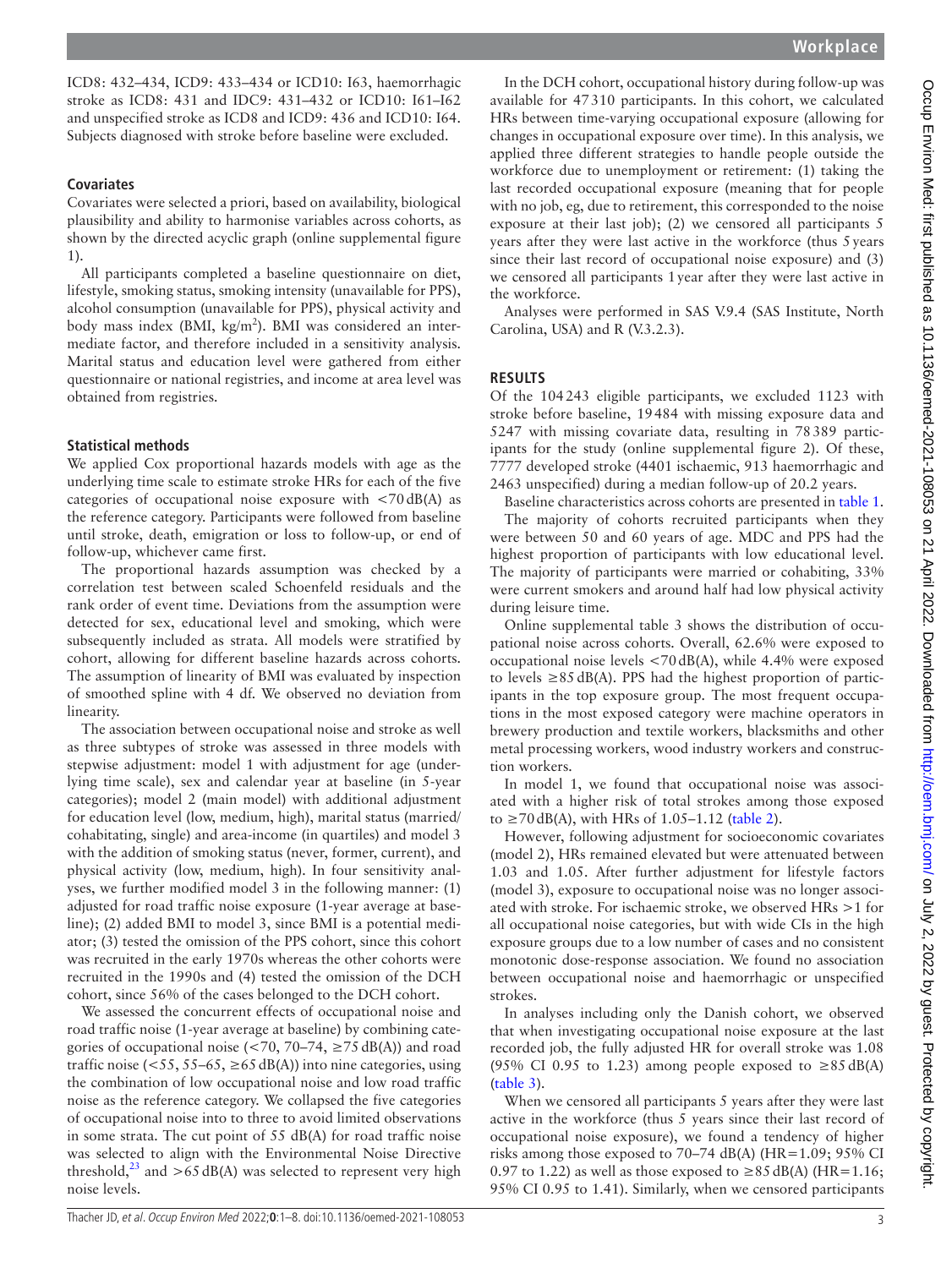<span id="page-3-0"></span>

| Baseline characteristics of the study population across included cohorts<br>Table 1 |                         |                         |                         |                         |                          |                         |
|-------------------------------------------------------------------------------------|-------------------------|-------------------------|-------------------------|-------------------------|--------------------------|-------------------------|
|                                                                                     | <b>DCH</b>              | SNAC-K                  | <b>SALT</b>             | <b>MDC</b>              | <b>PPS</b>               | <b>Total</b>            |
| Enrolment area                                                                      | Copenhagen, Aarhus      | Stockholm city          | Stockholm county        | Malmö                   | Gothenburg               |                         |
| Total participants, N                                                               | 47310                   | 1157                    | 5891                    | 19350                   | 4681                     | 78389                   |
| Recruitment period                                                                  | 1993-1997               | 2001-2004               | 1998-2002               | 1991-1996               | 1970-1973                |                         |
| Follow-up time (years)                                                              | 20.3<br>$(6.2 - 22.0)$  | 13.4<br>$(0.9 - 15.3)$  | 16.2<br>$(3.5 - 18.6)$  | 21.1<br>$(7.8 - 23.2)$  | 29.5<br>$(15.4 - 39.8)$  | 20.2<br>$(6.2 - 23.7)$  |
| Stroke cases, N                                                                     | 4375                    | 120                     | 524                     | 1672                    | 1086                     | 7777                    |
| Men, %                                                                              | 47.7                    | 40.1                    | 45.2                    | 40.4                    | 100                      | 48.7                    |
| Age at inclusion                                                                    | 55.9<br>$(50.7 - 64.1)$ | 66.1<br>$(60.2 - 87.6)$ | 56.1<br>$(44.3 - 78.8)$ | 56.3<br>$(47.1 - 67.1)$ | 51.2<br>$(47.6 - 54.4)$  | 55.6<br>$(48.3 - 65.6)$ |
| Educational level, %                                                                |                         |                         |                         |                         |                          |                         |
| Low                                                                                 | 24.7                    | 19.3                    | 25.3                    | 62.7                    | 68.8                     | 34.0                    |
| Medium                                                                              | 50.3                    | 36.9                    | 36.3                    | 19.4                    | 20.2                     | 41.8                    |
| High                                                                                | 25.0                    | 43.8                    | 38.4                    | 18.0                    | 11.0                     | 24.3                    |
| Marital status, %                                                                   |                         |                         |                         |                         |                          |                         |
| Married/Cohabiting                                                                  | 77.1                    | 53.4                    | 67.8                    | 67.7                    | 86.2                     | 75.1                    |
| Area-level income, %                                                                |                         |                         |                         |                         |                          |                         |
| First quartile                                                                      | 33.7                    | 2.4                     | 6.9                     | 20.1                    | 25.8                     | 28.3                    |
| Second quartile                                                                     | 22.5                    | $\pmb{0}$               | 10.3                    | 19.3                    | 22.1                     | 20.7                    |
| Third quartile                                                                      | 17.0                    | $\pmb{0}$               | 18.5                    | 27.2                    | 24.6                     | 19.1                    |
| Fourth quartile                                                                     | 26.8                    | 97.6                    | 64.4                    | 33.5                    | 27.5                     | 32.0                    |
| Smoking status, %                                                                   |                         |                         |                         |                         |                          |                         |
| Current                                                                             | 35.8                    | 18.5                    | 20.3                    | 28.2                    | 39.6                     | 33.3                    |
| Former                                                                              | 28.5                    | 40.2                    | 36.4                    | 33.7                    | 33.2                     | 30.5                    |
| Never                                                                               | 35.7                    | 41.4                    | 43.4                    | 38.1                    | 27.2                     | 36.3                    |
| Physical activity, %                                                                |                         |                         |                         |                         |                          |                         |
| Low                                                                                 | 51.1                    | 71.8                    | 54.3                    | 50.8                    | 24.9                     | 49.8                    |
| Medium                                                                              | 19.9                    | 21.9                    | 36.6                    | 21.8                    | 58.8                     | 24.3                    |
| High                                                                                | 29.0                    | 6.3                     | 9.1                     | 27.4                    | 16.3                     | 25.9                    |
| BMI                                                                                 | 25.5<br>$(20.5 - 33.1)$ | 25.3<br>$(20.1 - 32.4)$ | 24.2<br>$(19.6 - 30.7)$ | 25.0<br>$(20.2 - 32.4)$ | 25.1<br>$(20.7 - 30.5)$  | 25.3<br>$(20.3 - 32.7)$ |
| Smoking intensity, g/day* <sup>†</sup>                                              | 14.9<br>$(3.9 - 34.0)$  | 7.5<br>$(1.3 - 20.0)$   | 13.0<br>$(3.0 - 30.0)$  | 15.0<br>$(2.0 - 30.0)$  |                          | 14.6<br>$(3.0 - 33.3)$  |
| Missing, %                                                                          | 1.8                     | 1.3                     | $\pmb{0}$               | $\mathbf 0$             | $\overline{\phantom{0}}$ | 1.5                     |
| Alcohol intake, %t                                                                  |                         |                         |                         |                         |                          |                         |
| Daily                                                                               | 19.9                    | 10.2                    | 9.0                     | 18.7                    | <b>Missing</b>           | 17.3                    |
| Weekly                                                                              | 60.1                    | 55.2                    | 63.8                    | 36.9                    | Missing                  | 52.5                    |
| Seldom                                                                              | 17.3                    | 29.3                    | 24.5                    | 30.4                    | <b>Missing</b>           | 19.0                    |
| Never                                                                               | 2.6                     | 5.2                     | 2.7                     | 13.0                    | Missing                  | 4.2                     |
| Missing                                                                             | 0.06                    | $\pmb{0}$               | 0.03                    | 1.1                     | 100                      | 7.1                     |

Median and 5–95 percentiles, unless otherwise stated.

\*Among smokers.

†Only available for a subpopulation of the entire cohort.

BMI, body mass index; DCH, Diet, Cancer and Health; MDC, Malmö Diet and Cancer Study; PPS, Primary Prevention Study; SALT, Stockholm part of the Screening Across the Lifespan Twin Study; SNAC-K, Swedish National Study of Aging and Care in Kungsholmen.

1year after they were last active in the workforce, a tendency of higher risks was observed for those exposed to 70–74 dB(A) and ≥85 dB(A) categories with HRs of 1.14 (95% CI 0.99 to 1.32) and 1.27 (95% CI 0.99 to 1.63), respectively, whereas HRs of 0.99 and 0.90 were observed for the intermediate noise exposure groups.

We found that among people exposed to  $\geq 85$  dB(A), the HR for those with medium or high education was 1.13 (95% CI 0.97 to 1.31) compared with an HR of 0.92 (95% CI 0.80 to 1.06) in the low education group [\(table](#page-5-0) 4).

No differences were observed in analyses stratified by sex.

[Table](#page-5-1) 5 shows the results of combined exposure to occupational and road traffic noise in relation to stroke incidence.

HRs (95% CI) among people exposed to high levels of road traffic noise ( $\geq 65$  dB(A)) together with intermediate (70–74 dB(A)) or high occupational noise ( $\geq$ 75 dB(A)) were 1.16 (1.00 to 1.34) and 1.11 (0.95 to 1.29), respectively.

Further adjustment for road traffic noise or BMI led to very small changes in risk estimates ([Table S4](https://dx.doi.org/10.1136/oemed-2021-108053)). Overall, the exclusion of the PPS cohort resulted in small changes to risk estimates. Following omission of the DCH cohort, we observed minimal changes for overall stroke risk and an attenuation in risk estimates for ischaemic stroke in the highest exposure categories ([Table S4\)](https://dx.doi.org/10.1136/oemed-2021-108053). Lastly, the results of occupational noise and overall stroke for each cohort showed no consistent associations across cohorts ([Table S5](https://dx.doi.org/10.1136/oemed-2021-108053)).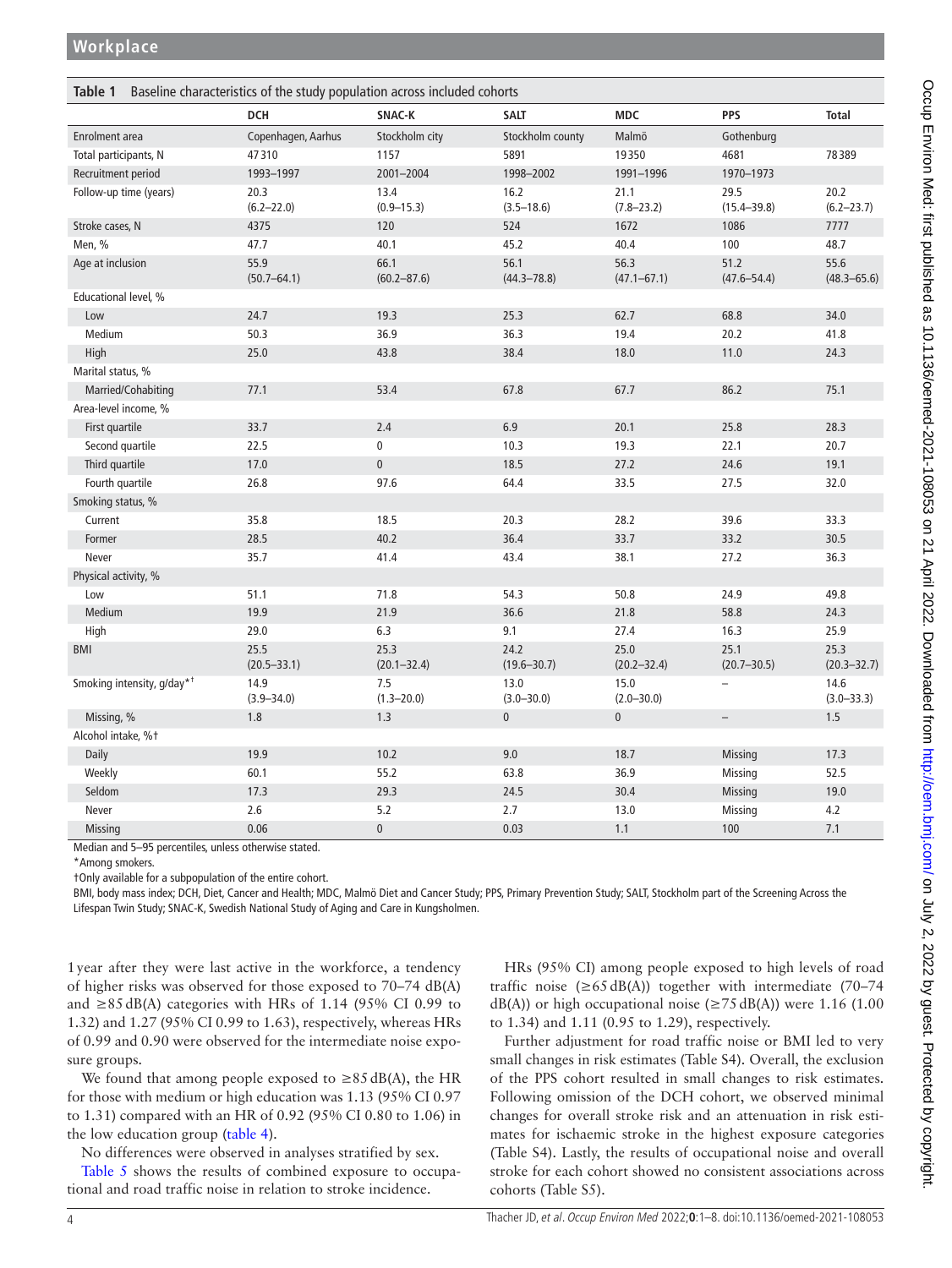<span id="page-4-0"></span>

| Table 2 Association between baseline occupational noise exposure and stroke incidence |         |                        |                               |                         |  |  |
|---------------------------------------------------------------------------------------|---------|------------------------|-------------------------------|-------------------------|--|--|
|                                                                                       | N cases | Model 1<br>HR (95% CI) | Model 2t<br>HR (95% CI)       | Model 3‡<br>HR (95% CI) |  |  |
| Occupational noise, all strokes                                                       |         |                        |                               |                         |  |  |
| $<$ 70 dB(A)                                                                          | 4526    | Reference              | Reference                     | Reference               |  |  |
| 70-74 dB(A)                                                                           | 1455    | 1.05 (0.99 to 1.11)    | 1.03 (0.97 to 1.09)           | 1.01 (0.95 to 1.07)     |  |  |
| 75-79 dB(A)                                                                           | 818     | 1.08 (1.00 to 1.16)    | 1.03 (0.96 to 1.12)           | 1.02 (0.94 to 1.10)     |  |  |
| 80-84 dB(A)                                                                           | 517     | 1.10 (1.00 to 1.21)    | 1.04 (0.94 to 1.14)           | $1.00$ (0.91 to 1.10)   |  |  |
| $\geq$ 85 dB(A)                                                                       | 461     | 1.12 (1.01 to 1.23)    | 1.05 (0.95 to 1.16)           | 1.01 (0.91 to 1.12)     |  |  |
| Occupational noise, ischaemic strokes                                                 |         |                        |                               |                         |  |  |
| $<$ 70 dB(A)                                                                          | 2554    | Reference              | Reference                     | Reference               |  |  |
| 70-74 dB(A)                                                                           | 784     | 1.06 (0.98 to 1.15)    | 1.05 (0.96 to 1.14)           | 1.03 (0.95 to 1.12)     |  |  |
| 75-79 dB(A)                                                                           | 479     | 1.13 (1.02 to 1.25)    | 1.10 (0.99 to 1.22)           | 1.08 (0.98 to 1.20)     |  |  |
| 80-84 dB(A)                                                                           | 327     | 1.18 (1.05 to 1.33)    | 1.14 (1.01 to 1.29)           | 1.09 (0.97 to 1.24)     |  |  |
| $\geq$ 85 dB(A)                                                                       | 257     | 1.14 (1.00 to 1.30)    | 1.10 (0.96 to 1.26)           | 1.06 (0.92 to 1.21)     |  |  |
| Occupational noise, haemorrhagic strokes                                              |         |                        |                               |                         |  |  |
| $<$ 70 dB(A)                                                                          | 542     | Reference              | Reference                     | Reference               |  |  |
| 70-74 dB(A)                                                                           | 184     | 1.12 (0.95 to 1.33)    | 1.11 (0.94 to 1.32)           | 1.10(0.93 to 1.31)      |  |  |
| 75-79 dB(A)                                                                           | 94      | 1.04 (0.84 to 1.30)    | 1.02 (0.81 to 1.28)           | 1.01 (0.80 to 1.27)     |  |  |
| 80-84 dB(A)                                                                           | 46      | 0.82 (0.60 to 1.12)    | 0.79 (0.57 to 1.08)           | 0.76 (0.56 to 1.05)     |  |  |
| $\geq$ 85 dB(A)                                                                       | 47      | 0.96 (0.71 to 1.30)    | 0.93 (0.68 to 1.28)           | 0.90 (0.66 to 1.24)     |  |  |
| Occupational noise, unspecified strokes                                               |         |                        |                               |                         |  |  |
| $<$ 70 dB(A)                                                                          | 1429    | Reference              | Reference                     | Reference               |  |  |
| 70-74 dB(A)                                                                           | 491     | 1.01 (0.91 to 1.12)    | 0.97 (0.87 to 1.07)           | 0.94 (0.84 to 1.04)     |  |  |
| 75-79 dB(A)                                                                           | 244     | 0.99 (0.87 to 1.14)    | 0.92 (0.80 to 1.06)           | 0.90 (0.78 to 1.03)     |  |  |
| 80-84 dB(A)                                                                           | 142     | 1.05 (0.88 to 1.25)    | $0.95(0.79 \text{ to } 1.13)$ | 0.90 (0.75 to 1.08)     |  |  |
| $\geq$ 85 dB(A)                                                                       | 157     | 1.13 (0.95 to 1.33)    | 1.01 (0.85 to 1.20)           | 0.95 (0.80 to 1.13)     |  |  |

\*Adjusted for age (underlying time scale), sex and calendar year at baseline (5-year periods).

†Model 1 plus adjustment for education level (low, medium, high), marital status (married/cohabiting, single), area-income (quartiles).

‡Model 2 plus adjustment for smoking status (never, former, current), and physical activity (low, medium, high).

<span id="page-4-1"></span>

| Association between time-varying occupational noise exposure and stroke incidence DCH cohort only<br>Table 3 |         |                               |                         |                               |  |  |
|--------------------------------------------------------------------------------------------------------------|---------|-------------------------------|-------------------------|-------------------------------|--|--|
|                                                                                                              | N cases | Model 1*<br>HR (95% CI)       | Model 2+<br>HR (95% CI) | Model 3‡<br>HR (95% CI)       |  |  |
| Occupational noise (all participants) §                                                                      |         |                               |                         |                               |  |  |
| $<$ 70 dB(A)                                                                                                 | 2460    | Reference                     | Reference               | Reference                     |  |  |
| 70-74 dB(A)                                                                                                  | 1015    | $1.04$ (0.97 to 1.12)         | 1.01 (0.94 to 1.09)     | $0.99$ (0.92 to 1.07)         |  |  |
| 75-79 dB(A)                                                                                                  | 483     | 1.09 (0.99 to 1.21)           | 1.04 (0.94 to 1.15)     | $1.01$ (0.91 to 1.12)         |  |  |
| 80-84 dB(A)                                                                                                  | 206     | 1.10 (0.95 to 1.27)           | 1.03 (0.90 to 1.20)     | 1.00 (0.86 to 1.15)           |  |  |
| $\geq$ 85 dB(A)                                                                                              | 272     | 1.21 (1.06 to 1.37)           | 1.12 (0.99 to 1.28)     | 1.08 (0.95 to 1.23)           |  |  |
| Occupational noise (up to 5 years back)¶                                                                     |         |                               |                         |                               |  |  |
| $<$ 70 dB(A)                                                                                                 | 1059    | Reference                     | Reference               | Reference                     |  |  |
| 70-74 dB(A)                                                                                                  | 452     | 1.16 (1.04 to 1.30)           | 1.12 (1.00 to 1.25)     | 1.09 (0.97 to 1.22)           |  |  |
| 75-79 dB(A)                                                                                                  | 207     | 1.11 (0.95 to 1.28)           | 1.04 (0.89 to 1.21)     | $1.00$ (0.86 to 1.17)         |  |  |
| $80 - 84$ dB(A)                                                                                              | 78      | $1.01$ (0.80 to 1.27)         | 0.93 (0.74 to 1.18)     | $0.89$ (0.70 to 1.12)         |  |  |
| $\geq$ 85 dB(A)                                                                                              | 122     | $1.33(1.10 \text{ to } 1.61)$ | 1.22 (1.01 to 1.49)     | 1.16 $(0.95$ to 1.41)         |  |  |
| Occupational noise (up to 1-year back)**                                                                     |         |                               |                         |                               |  |  |
| $<$ 70 dB(A)                                                                                                 | 645     | Reference                     | Reference               | Reference                     |  |  |
| $70 - 74$ dB(A)                                                                                              | 282     | 1.22 (1.06 to 1.40)           | 1.17 (1.01 to 1.35)     | $1.14(0.99 \text{ to } 1.32)$ |  |  |
| 75-79 dB(A)                                                                                                  | 126     | 1.09 (0.90 to 1.32)           | 1.03 (0.84 to 1.25)     | $0.99$ (0.81 to 1.20)         |  |  |
| 80-84 dB(A)                                                                                                  | 50      | 1.02 (0.77 to 1.36)           | 0.95 (0.71 to 1.27)     | $0.90$ (0.67 to 1.21)         |  |  |
| $\geq$ 85 dB(A)                                                                                              | 76      | 1.47 (1.15 to 1.87)           | 1.34 (1.05 to 1.73)     | 1.27 (0.99 to 1.63)           |  |  |

\*Adjusted for age, sex and calendar year at baseline (5-year period).

†Model 1 plus adjustment for educational level (low, medium, high), marital status (married/cohabiting, single), area-income (quartiles).

‡Model 2 plus adjustment for smoking status (never, former, current), and physical activity (low, medium, high).

§Time-varying occupational noise exposure during follow-up, and handling persons outside the workforce by taking their latest occupational noise exposure.

¶Time-varying occupation noise exposure, censoring all participants 5 years after last occupation noise exposure.

\*\*Time-varying occupation noise exposure, censoring all participants 1 year after last occupation noise exposure.

DCH, Diet, Cancer and Health.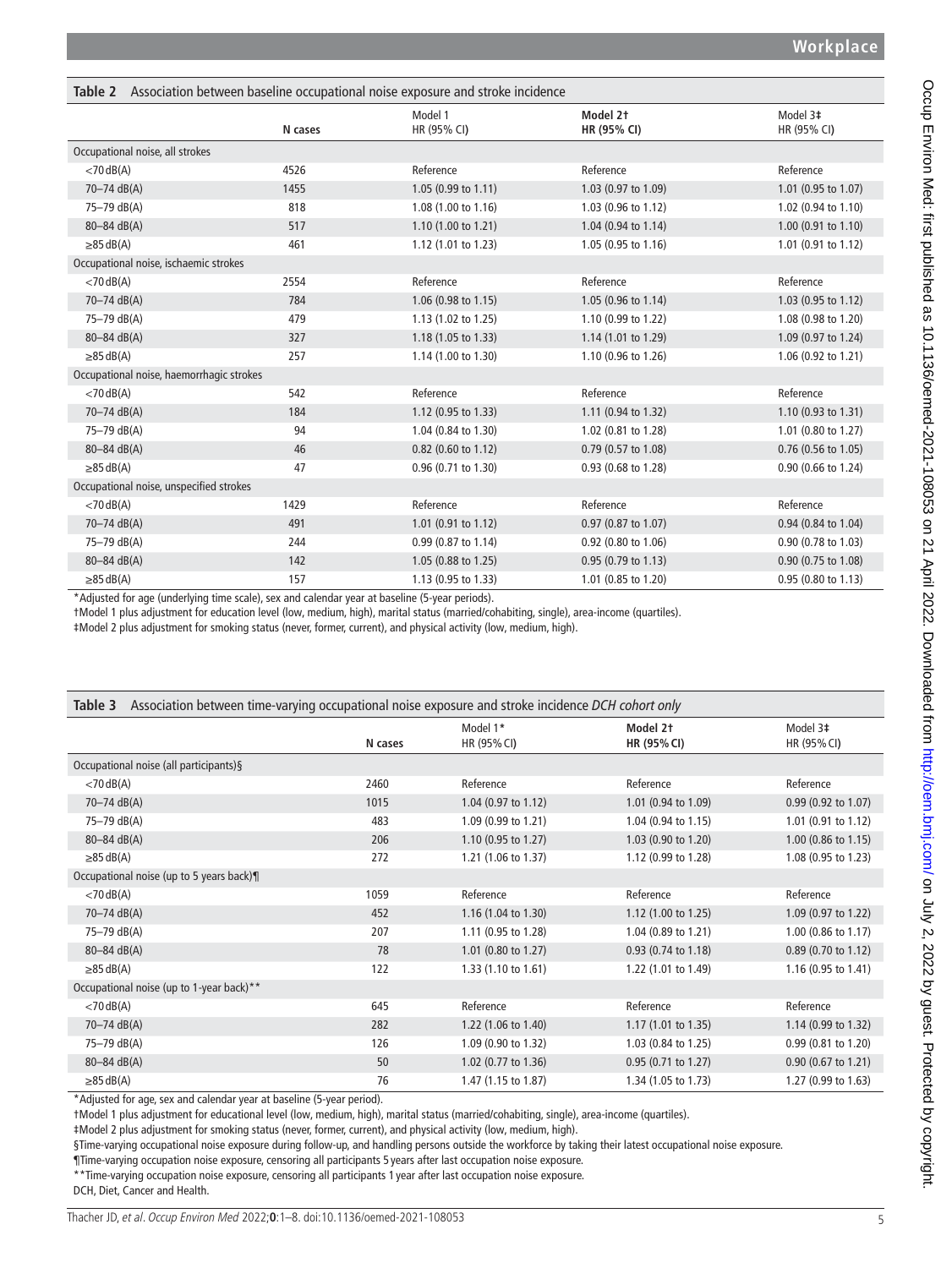<span id="page-5-0"></span>

| Association between baseline occupational noise exposure and stroke incidence stratified by education and sex<br>Table 4 |                           |                               |                                 |                               |                  |                                |                    |                               |  |
|--------------------------------------------------------------------------------------------------------------------------|---------------------------|-------------------------------|---------------------------------|-------------------------------|------------------|--------------------------------|--------------------|-------------------------------|--|
|                                                                                                                          | Low education $(n=29479)$ |                               | Medium/High education (n=48910) |                               | Males (n=38 195) |                                | Females (n=40 194) |                               |  |
|                                                                                                                          | N cases                   | <b>HR (95% CI)</b>            | N cases                         | HR (95% CI)                   | N cases          | HR (95% CI)                    | N cases            | HR (95% CI)                   |  |
| Occupational noise                                                                                                       |                           |                               |                                 |                               |                  |                                |                    |                               |  |
| $<$ 70 dB(A)                                                                                                             | 1551                      | Reference                     | 2975                            | Reference                     | 2399             | Reference                      | 2127               | Reference                     |  |
| 70-74 dB(A)                                                                                                              | 718                       | 1.02 (0.94 to 1.12)           | 737                             | $0.98(0.91 \text{ to } 1.07)$ | 869              | $1.04$ (0.96 to 1.12)          | 586                | $0.97(0.88 \text{ to } 1.06)$ |  |
| 75–79 dB(A)                                                                                                              | 443                       | 0.97 (0.87 to 1.08)           | 375                             | 1.07 (0.96 to 1.20)           | 649              | 1.01 $(0.92 \text{ to } 1.11)$ | 169                | 1.07 (0.92 to 1.26)           |  |
| $80 - 84$ dB(A)                                                                                                          | 345                       | $0.97(0.86 \text{ to } 1.10)$ | 172                             | 1.03 (0.88 to 1.21)           | 439              | $1.03$ (0.93 to 1.15)          | 78                 | $0.90$ (0.72 to 1.13)         |  |
| $\geq$ 85 dB(A)                                                                                                          | 258                       | 0.92 (0.80 to 1.06)           | 203                             | 1.13 (0.97 to 1.31)           | 428              | 1.02 (0.91 to 1.14)            | 33                 | 1.05 (0.74 to 1.48)           |  |

\*Adjusted for age, sex and calendar year at baseline (5-year period), marital status (married/cohabiting, single), area-income (quartiles), smoking status (never, former, current) and physical activity (low, medium, high).

## **DISCUSSION**

In this pooled study of five Scandinavian cohorts, we observed that baseline occupational noise exposure was not associated with total incident stroke after adjustment for potential confounders. However, occupational noise seemed associated with slightly higher risk for ischaemic stroke. In a subanalysis investigating time-varying occupational noise exposure, we observed that recent occupational exposures seemed associated with higher risk of stroke compared with exposures further back in time.

To date, only three prospective studies have examined the association between occupational noise exposure and stroke, with inconclusive results.<sup>11-13</sup> In line with our findings of no association with total stroke, a cohort study from Denmark found no association with occupational noise exposure and overall stroke, with a risk estimate of 1.01 (95% CI 0.99 to 1.03).<sup>[11](#page-7-8)</sup> In contrast, a Swedish study comprised men, found an indication of higher stroke risk among those exposed to occupational noise >85 dB(A) (HR 1.[12](#page-7-27) (95% CI 0.79 to 1.59)).<sup>12</sup> Similarly, a prospective Swedish study of male construction workers found occupational noise to be associated with a higher risk of stroke mortality (RR 1.19 (95% CI 1.03 to 1.38)).<sup>[13](#page-7-9)</sup> One explanation could be that the Swedish studies focused on males, whereas in the present study we included both sexes. However, in the present study we observed no apparent differences in stroke risk between men and women. Moreover, one of the Swedish studies focused on construction workers, which are generally exposed to higher levels of occupational noise. Another explanation for discrepant findings could be that we assess stroke incidence while the Swedish study investigated stroke mortality.

Our results suggested that for individuals with medium to high education, occupational noise at moderate to high levels seemed associated with higher stroke risk, whereas no association was observed for persons with low education. This could be because in professions which mainly employ people of low education, such as in construction or industrial work, hearing protection is mandated, while medium to highly educated individuals

with high levels of exposure, such as musicians and preschool teachers, often work in professions where hearing protection is uncommon.

Other explanations for the inconsistencies across studies could be different adjustment strategies for educational level, socioeconomic status and lifestyle factors. In the present study, we observed that the HRs approached unity following increasing levels of adjustment, particularly for lifestyle confounders. This could explain why some studies report an association and others, with a more comprehensive adjustment strategy, report no associations.

In subanalyses investigating time-varying exposure, an indication with overall stroke appeared strongest when restricting analyses to people exposed to occupational noise within the last year, suggesting that more recent exposure is potentially more crucial. In support, a Danish prospective study found that recent noise exposure (<3 years) at high levels (>80dB(A)) suggested a higher risk of stroke (RR 1.38 (95% CI 1.10 to 1.73)).<sup>11</sup> One could speculate that as time passes from actual exposure to occupational noise (ie, time since retirement), any excess risk of stroke subsides, similar to other exposures such as tobacco smoking and stroke. $36$  This could also explain inconsistencies across studies, as temporal proximity of exposure seems to play an important role.

Our results suggested a weak association with ischaemic stroke. Only one study previously investigated this, finding an association with haemorrhagic stroke, but not ischaemic stroke.<sup>[18](#page-7-13)</sup> However, the study had only 13 ischaemic and 21 haemorrhagic exposed cases. Notably, studies on transportation noise have also found positive associations with ischaemic stroke (and not haemorrhagic stroke), $21 22 37$  and with pathophysiological risk factors for ischaemic stroke including subclinical atherosclerosis and impaired endothelial function.<sup>[5](#page-7-30)</sup> This suggests the involvement of noise in causing vascular damage, and may provide a pathophysiological basis to explain the higher risk of ischaemic stroke in relation to occupational noise exposure. However, CIs in the

<span id="page-5-1"></span>Table 5 Associations between categories of combined exposure to baseline occupational noise and road traffic noise (1-year average) and overall stroke (n=71 628)

|                    | Road traffic noise, L <sub>den</sub> |                               |                           |                               |                                    |                       |  |  |
|--------------------|--------------------------------------|-------------------------------|---------------------------|-------------------------------|------------------------------------|-----------------------|--|--|
|                    | $L_{\text{den}}$ $<$ 55 dB           |                               | $L_{\text{max}}$ 55–65 dB |                               | $L_{\text{don}} \ge 65 \text{ dB}$ |                       |  |  |
| Occupational noise | N cases                              | <b>HR (95% CI)</b>            | N cases                   | <b>HR (95% CI)</b>            | N cases                            | <b>HR (95% CI)</b>    |  |  |
| $<$ 70 dB(A)       | 1980                                 | Reference                     | 1512                      | 1.01 (0.94 to 1.08)           | 483                                | $0.94$ (0.85 to 1.04) |  |  |
| 70–74 dB(A)        | 569                                  | $0.97(0.88 \text{ to } 1.06)$ | 483                       | $0.94$ (0.85 to 1.04)         | 211                                | 1.16 (1.00 to 1.34)   |  |  |
| $\geq$ 75 dB(A)    | 623                                  | $1.02$ (0.93 to 1.12)         | 474                       | $0.97(0.87 \text{ to } 1.08)$ | 180                                | 1.11 (0.95 to 1.29)   |  |  |

\*Adjusted for age, sex and calendar year at baseline (5-year period), educational level (low, medium, high), marital status (married/cohabiting, single), area-income (quartiles), smoking status (never, former, current) and physical activity (low, medium, high). †All results are given as cases and HR (95%CI).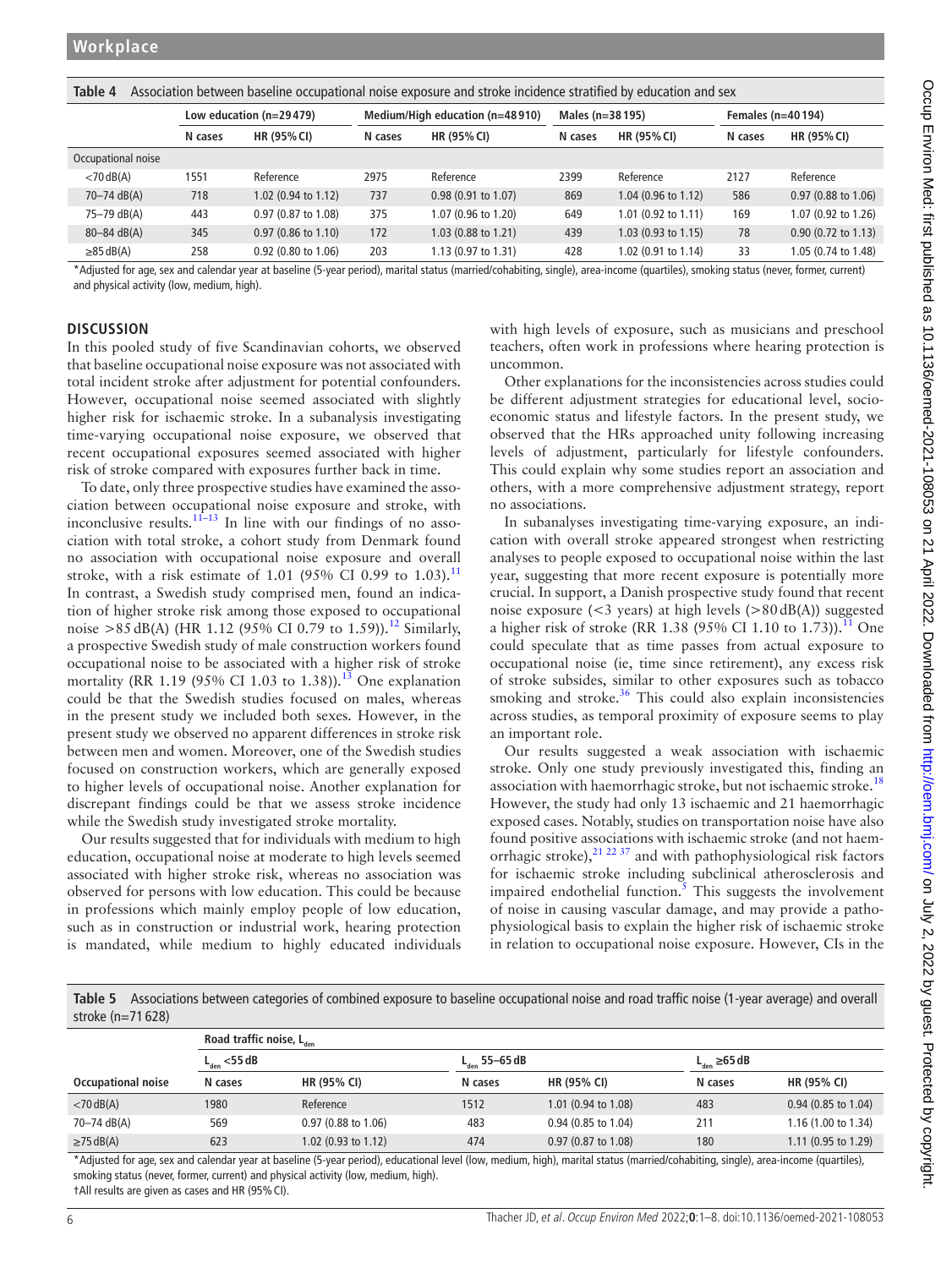high exposure groups in the present study were wide and we cannot rule out that the tendency of higher risk estimates at high exposure was a chance finding.

When we evaluated the effect of combined exposure to occupational noise and road traffic noise, we observed that those exposed to high levels concurrently seemed to have somewhat higher stroke risk. Of note, a Swedish case-control study on concurrent occupational noise, job strain and road traffic noise in relation to myocardial infarction, found a tendency of a synergistic effect with increasing levels of multiple exposures, thus supporting that co-exposure to occupational and traffic noise is harmful to the cardiovascular system. $25$  However, the indication of higher HRs in people exposed to high occupational and road traffic noise may very well be due to chance, due to low number of high exposed cases and as other exposure combinations did not indicate a consistent pattern.

It remains unclear how low levels of occupational noise could still have some adverse effects on the cardiovascular system. In general, the <70dB(A) category is the lowest estimated level in occupational settings, and it mainly consists of office workers. Using a JEM to assess occupational noise  $\langle 70 \, \text{dB(A)} \rangle$  in occupational settings is very difficult, and would require individual measurements instead of JEMs.

The main strength of our study was the use of five Scandinavian cohort studies with pooling and harmonisation of cohort data, allowing for a higher generalisability of our findings than from a single-centre study. This study also benefits from a large number of participants, information on stroke incidence through validated, national registries on hospitalisation and mortality as well as information on a number of potential socioeconomic and lifestyle confounders. The extensive JEM, covering 321 occupations and based on 145 measurement reports with a total of 569 measurements on 129 unique job families, enabled a thor-ough exposure classification of occupational noise exposure.<sup>[31](#page-7-23)</sup> We were also able to assess the effects of concurrent occupational noise and road traffic noise exposure. Lastly, using the DCH cohort we were able to assess the effect of time-varying occupational noise exposure and stroke incidence. Interestingly, in the DCH cohort, 26% of individuals changed their exposure category during follow-up, which suggests that using baseline occupational exposure could be associated with some exposure misclassification. However, we found that of these 26%, 61% only changed one exposure category up or down.

Our study has some limitations. In total, 56% of cases belonged to the DCH cohort. However, removing the DCH cohort resulted in only small changes in estimates. Additionally, using a JEM for exposure classification is associated with exposure misclassification within the occupational group, for example, due to varying use of hearing protection and work separated from the noise source (control rooms). This misclassification, however, is expected to be non-differential and is expected to mainly lead to an attenuation of the association, which could explain the lack of association between occupational noise and overall stroke. A previous version of the JEM has been validated by comparing classifications from the two teams of occupational hygienists creating the  $JEM$ ,<sup>31</sup> and this found no systematic differences in classification for the average levels used in this study. When we omitted the PPS cohort, we observed slightly higher HRs in the highest exposure category. In the PPS cohort, the code system was older and misclassification larger when attaching the JEM for this cohort, despite the adaptions made to ensure a good match with the data. Another limitation is that we did not have data on working hours (night work, shift work or long working hours), all of which are important factors to consider since both are associated with occupational noise and cardiovascular outcomes, $38$  including

stroke.<sup>39</sup> Lastly, some known risk factors for stroke such as hypertension, diabetes and high cholesterol were not available for all cohorts. However, these risk factors are likely to be on the pathway from noise exposure to stroke, and thus including them as confounders would result in overadjustment.

With regard to generalisability, the cohorts included in this study were all from Scandinavia, and may not be generalisable to countries with different regulations related to occupational or environmental noise. For example, some countries could have stricter regulations regarding occupational noise levels or the use of hearing protection, as well as better sound insulated residential buildings. Therefore, generalisation of our findings to other populations outside Europe warrants caution.

In conclusion, this pooled multicentre Scandinavian study did not lend strong support to occupational noise exposure as an important risk factor for total stroke, although the indication of a potential higher risk of ischaemic stroke warrants further investigation.

#### **Author affiliations**

<sup>1</sup>Diet, Genes and Environment, Danish Cancer Society Research Center, Copenhagen, Denmark

<sup>2</sup>Institute of Environmental Medicine, Karolinska Institutet, Stockholm, Sweden <sup>3</sup>Norwegian Institute of Public Health, Oslo, Norway

<sup>4</sup> Center for Occupational and Environmental Medicine, Region Stockholm, Stockholm, Sweden

5 Division of Occupational and Environmental Medicine, Lund University, Lund, Sweden

6 Department of Occupational and Environmental Medicine, Sahlgrenska University Hospital, Gothenburg, Sweden

<sup>7</sup> Occupational and Environmental Medicine, School of Public Health and Community Medicine, Institute of Medicine, Sahlgrenska Academy, University of Gothenburg, Gothenburg, Sweden

8 Department of Clinical Sciences, Lund University, Malmö, Sweden

9 Department of Environmental Science, Aarhus University, Roskilde, Denmark <sup>10</sup>Global Centre for Clean Air Research (GCARE), University of Surrey, Guildford, UK <sup>11</sup> Danish Big Data Centre for Environment and Health (BERTHA), Aarhus University, Roskilde, Denmark

<sup>12</sup>Department of Health Security, Finnish Institute for Health and Welfare (THL),

Kuopio, Finland 13School of Medicine, University of Eastern Finland, Kuopio, Finland

<sup>14</sup>Department of Environmental and Biological Sciences, University of Eastern Finland, Kuopio, Finland

<sup>15</sup>Department of Cardiology, Danderyd Hospital, Stockholm, Sweden

<sup>16</sup>Sustainable Health, Umeå University, Umeå, Sweden

<sup>17</sup> Department of Public Health, Aarhus University, Aarhus, Denmark

<sup>18</sup>Department of Occupational and Environmental Medicine, Bispebjerg and

Frederiksberg Hospital, University of Copenhagen, Copenhagen, Denmark <sup>19</sup>Aging Research Centre, Department of Neurobiology, Care Sciences and Society, Karolinska Institutet and Stockholm University, Stockholm, Sweden

20Stockholm Gerontology Research Centre, Stockholm, Sweden

<sup>21</sup> Molecular and Clinical Medicine, Sahlgrenska Cademy, University of Gothenburg, Gothenburg, Sweden

 $^2$ Region Västra Götaland, Sahlgrenska University Hospital, Gothenburg, Sweden <sup>23</sup>Department of Natural Science and Environment, Roskilde University, Roskilde, Denmark

**Contributors** Conception and design: NR, MetS, GP, GMA, TL. Secure funding: NR, MetS, GP, GMA, TL. Acquisition of data: KO (DCH), DR (CEANS), AR (PPS), MA (MDC). Data cleaning and delivery: UAH, OR-N, JK, GP, CE, PLSL, LeoS, GS, EMA, AO, GE. Assessment of occupational noise: SBP, MetS, LeoS. Assessment of traffic noise: MK, AP, PM, KM. Analyses: JDT. Drafting of manuscript: JDT. Guarantor: JDT. All authors contributed to the interpretation of the results and provided critical feedback to the manuscript.

**Funding** This work was supported by NordForsk (grant number 83597).

**Competing interests** None declared.

Patient consent for publication Consent obtained directly from patient(s).

**Provenance and peer review** Not commissioned; externally peer reviewed.

**Data availability statement** Data may be obtained from a third party and are not publicly available. Each cohort controls its own data.

**Supplemental material** This content has been supplied by the author(s). It has not been vetted by BMJ Publishing Group Limited (BMJ) and may not have